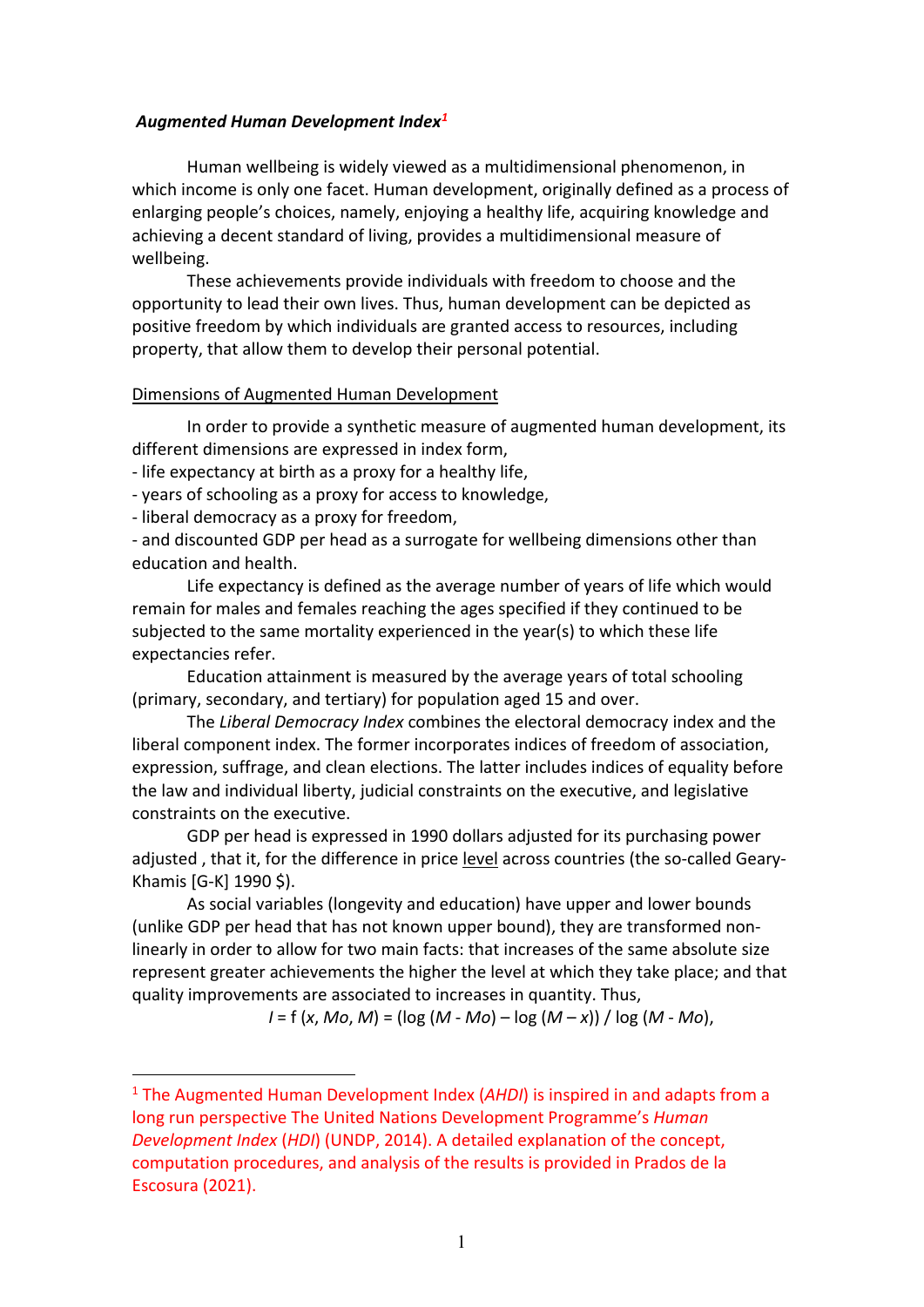Where *I* is the dimension index, *x* is an indicator of a country's standard of living, *M* and *Mo* are the maximum and minimum values, respectively, or goalposts, that facilitate comparisons over time and log stands for the natural logarithm. The index for each dimension ranges between 0 and 1.

In the case of Liberal Democracy Index, as it measures both quantity and quality changes, a linear transformation has been accepted. Thus,

### *I* = (*x* - *Mo*) / (*M* - *Mo*),

For GDP per head, as it is intended as crude proxy for those dimensions of wellbeing other than education and health, logarithmic transformation has been introduced. The log transformation implies that, in terms of human development, returns of *per capita* income decline as it reaches higher levels. Given its non-bounded nature, without this transformation, GDP per head would dominate the human development index rendering it redundant. In order to get the income index I have used the same formula used for liberal democracy, except that *x*, *M*, and *Mo* are expressed in logs.

Goalposts are set for human development's different dimensions. For life expectancy at birth, the maximum and the minimum values were established at 85 and 20 years, respectively. For years of schooling, maximum and minimum values were set at 15 and 0. In the case of liberal democracy, as it was already in index form, 1 and 0 were accepted as the goalposts. Lastly, for per capita GDP, the maximum and minimum values over 1870-2015 were G-K 1990 \$47,000 and \$100, respectively.

## The Augmented Human Development Index

The indices for each dimension are, then, combined using equal weights into an index of human development.

In an attempt to reduce the substitutability between its different dimensions -namely, to avoid that a high achievement in one dimension linearly compensates for a low achievement in another-, the indices for each dimension are combined into a historical index of human development using a geometric average.

If we denote the non-linearly transformed values of life expectancy and education as *LEB* and *EDU*, *LD* to represent those of liberal democracy*,* and the adjusted *per capita* income as *UNY*, the historical index of human development can be expressed as,

# *AHDI* = *LEB*1/4 *EDU*1/4 *LD*1/4 *UNY*1/4

### Time and Spatial Coverage

As regards the time span considered, the initial date, 1870, has been as the starting point because it is when large scale improvements in health, helped by the diffusion of the germ theory of disease since the 1880s, and mass education began in Western Europe and the European Offshoots. It is also in the late nineteenth century when, along the advance in medical knowledge, social spending started expanding in Western Europe and its offshoots. The final year, 2015, has been chosen to capture the effects of the Great Recession (2008-2013).

Over the entire time span, 1870-2015, 115 countries are considered, and its number rises up to 121, 146, 161, and 162 countries for the samples starting in 1913, 1950, 1980, and 1990, respectively. These samples represent above 90 per cent of the world population (and practically 100 per cent after 1950).